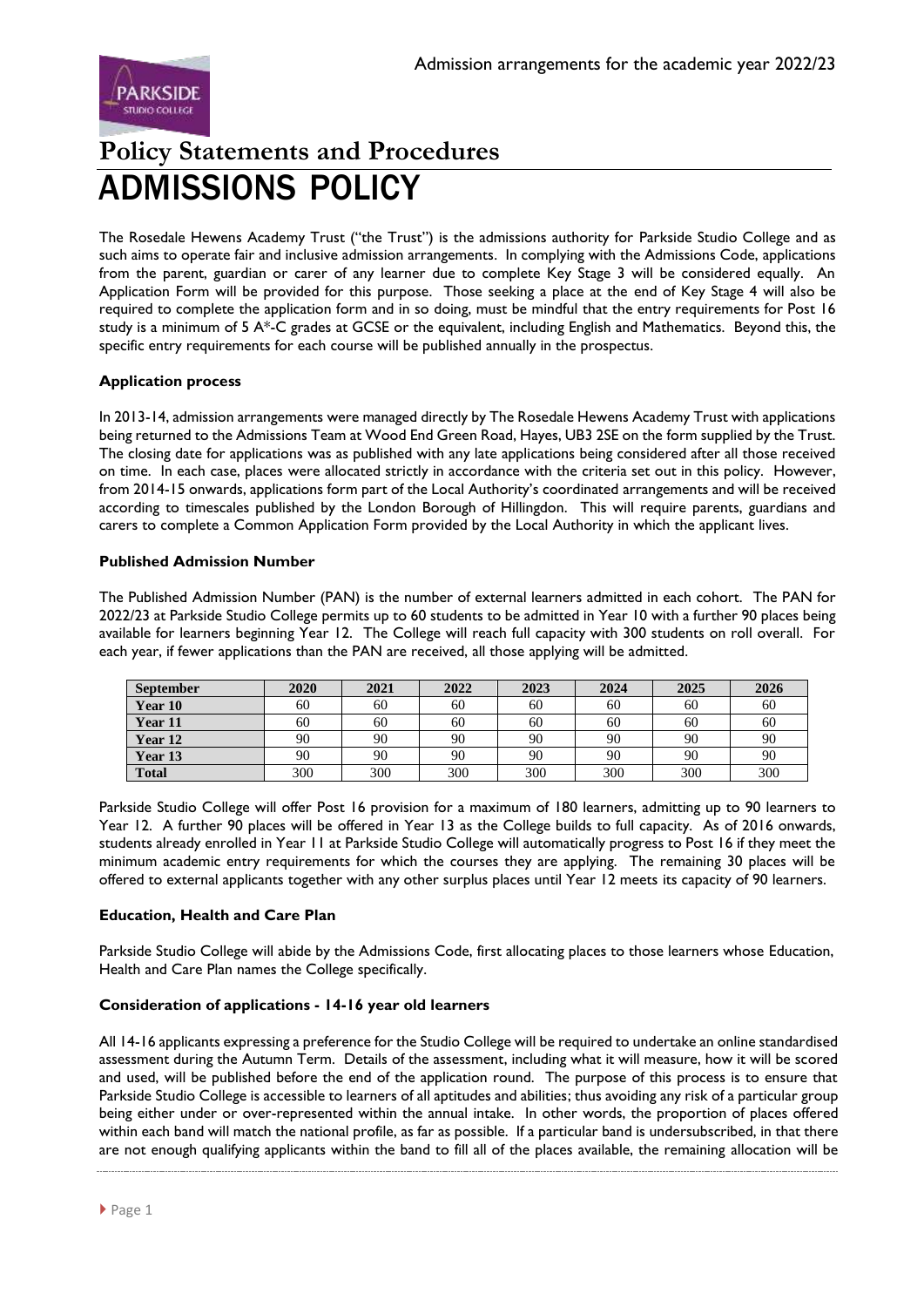filled evenly by applicants qualifying in the next nearest bands. In practice, this means that an applicant qualifying from the band above but unable to be allocated a place, will become eligible for admission in the band below. The next available space will then be offered to an applicant in similar circumstances but from the band below. The process will continue alternating between the nearest qualifying bands until all of the unfilled spaces within a specific band are allocated. For example, if the following situation arose, this is what would happen:

| <b>Stanine</b> | Number of<br>places<br>available in<br>the band | Number of<br>applicants<br>qualifying in<br>the band                                                                                          | What happens?                                                                                                                                            |  |  |
|----------------|-------------------------------------------------|-----------------------------------------------------------------------------------------------------------------------------------------------|----------------------------------------------------------------------------------------------------------------------------------------------------------|--|--|
| 9              | 3                                               | 6                                                                                                                                             | Admit three having applied the oversubscription criteria                                                                                                 |  |  |
| 8              | 4                                               | 6<br>Admit four having applied the oversubscription criteria                                                                                  |                                                                                                                                                          |  |  |
|                | 7                                               | Admit all applicants plus reallocate two from the above band and one from<br>4<br>the band below having applied the oversubscription criteria |                                                                                                                                                          |  |  |
| 6              | 10                                              | 12                                                                                                                                            | Admit ten having applied the oversubscription criteria                                                                                                   |  |  |
| 5              | 12                                              | $\overline{0}$                                                                                                                                | Admit all applicants plus reallocate the remaining applicant from above band<br>and one from the band below having applied the oversubscription criteria |  |  |
| 4              | 10                                              |                                                                                                                                               |                                                                                                                                                          |  |  |
| 3              | 7                                               | And proceed using the methodology above.                                                                                                      |                                                                                                                                                          |  |  |
| 2              | 4                                               |                                                                                                                                               |                                                                                                                                                          |  |  |
|                | 3                                               |                                                                                                                                               |                                                                                                                                                          |  |  |

#### **Oversubscription Criteria**

Throughout the process, priority will be given in each band according to the published oversubscription criteria below:

- 1. **Looked after children or previously looked after children**, within the meaning of the Schools Admissions Code 2014.
- 2. **Students permanently residing in the London Borough of Hillingdon** within the adjoining wards of Barnhill, Botwell, Charville, Pinkwell, Townfield, West Drayton, Yeading and Yiewsley.
- 3. **Students living nearest to Parkside Studio College** where distance will be measured in a straight line between the front door of the registered home address and the reception point at the College. A computerised mapping system will be used to ensure accuracy. In cases where blocks of flats are concerned, priority will be given to the lowest flat number, e.g. 1, 1a, 2, etc. Travelling distances will not be taken into account.
- 4. **Students placed by random allocation** should the above criteria fail to give priority of one application over another. This criterion will only be used in a tie break situation and should it occur, arrangements will be made to ensure that the process is fair and transparent, being independently supervised by an appropriate individual not associated with the College.

#### **Consideration of applications – 16-19 year old learners**

Parkside Studio College will offer places for 180 learners, Post 16. Both internal and external learners wishing to pursue Post 16 courses must have achieved at least 5 A\*-C grades at GCSE or the equivalent including English and Mathematics. There will also be minimum requirements for each course as published annually in the Post 16 prospectus. Applicants should contact the College for information, advice and guidance.

The Year 12 PAN in 2014-15 and 2015-16 was 90 places respectively. With effect from 2016-17, students already enrolled at Parkside Studio College will automatically progress to Post 16 if they meet the minimum academic entry requirements regarding the courses for which they are applying. If either internal or external applicants fail to meet the minimum course requirements, they may be given the option of pursuing alternative courses for which they do meet the minimum academic requirements. Each course will only run if there are sufficient numbers to make it viable.